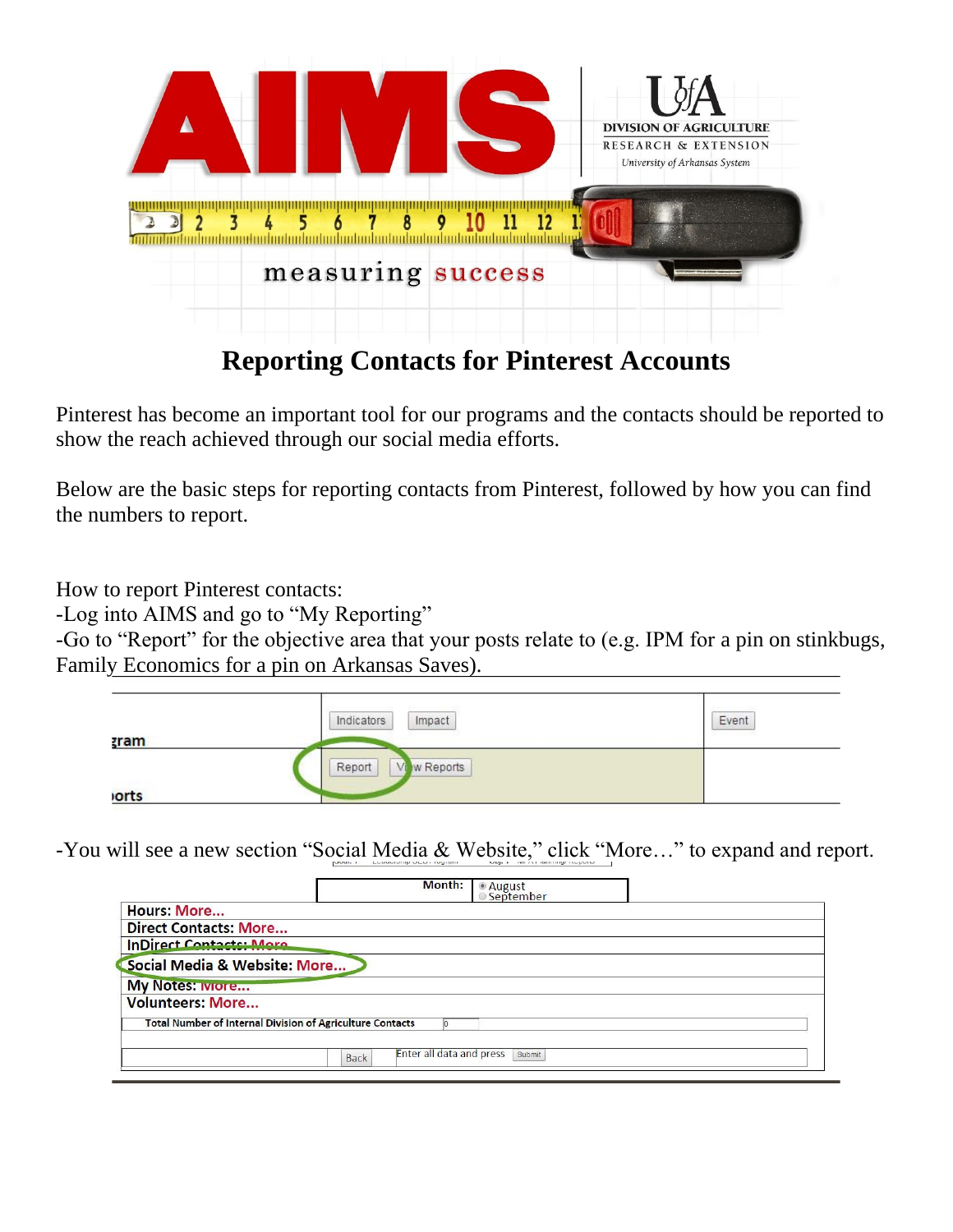-Along the "Pinterest" row, you will enter in your contacts for Pinterest.

-Direct Contacts include "favorites," "repins," and comments made on each pin.

-Indirect Contacts include your total "impressions."

-"Total number of time the method is used" refers to the number of unique pins you created for that reporting period.

| <b>Method of</b><br><b>Contact</b> | Total # of Direct Contacts   Total # of Indirect Contacts |       |              | Total # of<br><b>Times</b><br>the Method is<br>Used v |    |
|------------------------------------|-----------------------------------------------------------|-------|--------------|-------------------------------------------------------|----|
|                                    | <b>Adult</b>                                              | Youth | <b>Adult</b> | Youth                                                 |    |
| <b>Website Visitors</b>            | 10                                                        |       |              |                                                       | lo |
| Facebook                           |                                                           |       |              |                                                       |    |
| Twitter                            |                                                           |       |              |                                                       |    |
| Pinterest                          | Ю                                                         | חו    |              |                                                       | Ю  |

## **Finding Your Contact Numbers in Pinterest**

## **Organization Pinterest Accounts**

NOTE: Data on pins are only for the last 90 days. To have an accurate count of Pinterest contacts, it is important to report your contacts at least once a quarter.

-Go to<https://business.pinterest.com/en/pinterest-analytics> and log into your Pinterest account. -If you get a message asking you to sign up for a business account, your Pinterest account is an individual account and you need to see below for information on finding your contact numbers.

-Next to "Your Pinterest Profile," you will click on "More >" to see a list of your pins.

| Your Pinterest profile                                                | More          | our audience                                |                                         | More > |                                                                                                                                                                                                                                              |  |
|-----------------------------------------------------------------------|---------------|---------------------------------------------|-----------------------------------------|--------|----------------------------------------------------------------------------------------------------------------------------------------------------------------------------------------------------------------------------------------------|--|
| <i>impressions</i><br>16<br>● 633.33%<br>40<br>30<br>-20<br>$10^{-1}$ | 3<br>₩ 33.33% | Avg. monthly viewers<br>48<br>● 6.38%<br>20 | Avg. monthly<br>engaged<br>0<br>♦ 0.00% |        | Want to see more?<br>Confirm your website to see<br>what people are Pinning from<br>your website-you'll know how<br>all your content is doing on<br>Pinterest, not just the Pins.<br>you've saved to your profile.<br><b>Confirm website</b> |  |
| Sep 17                                                                | 21<br>19      | Sep 17                                      | 19<br>21                                |        |                                                                                                                                                                                                                                              |  |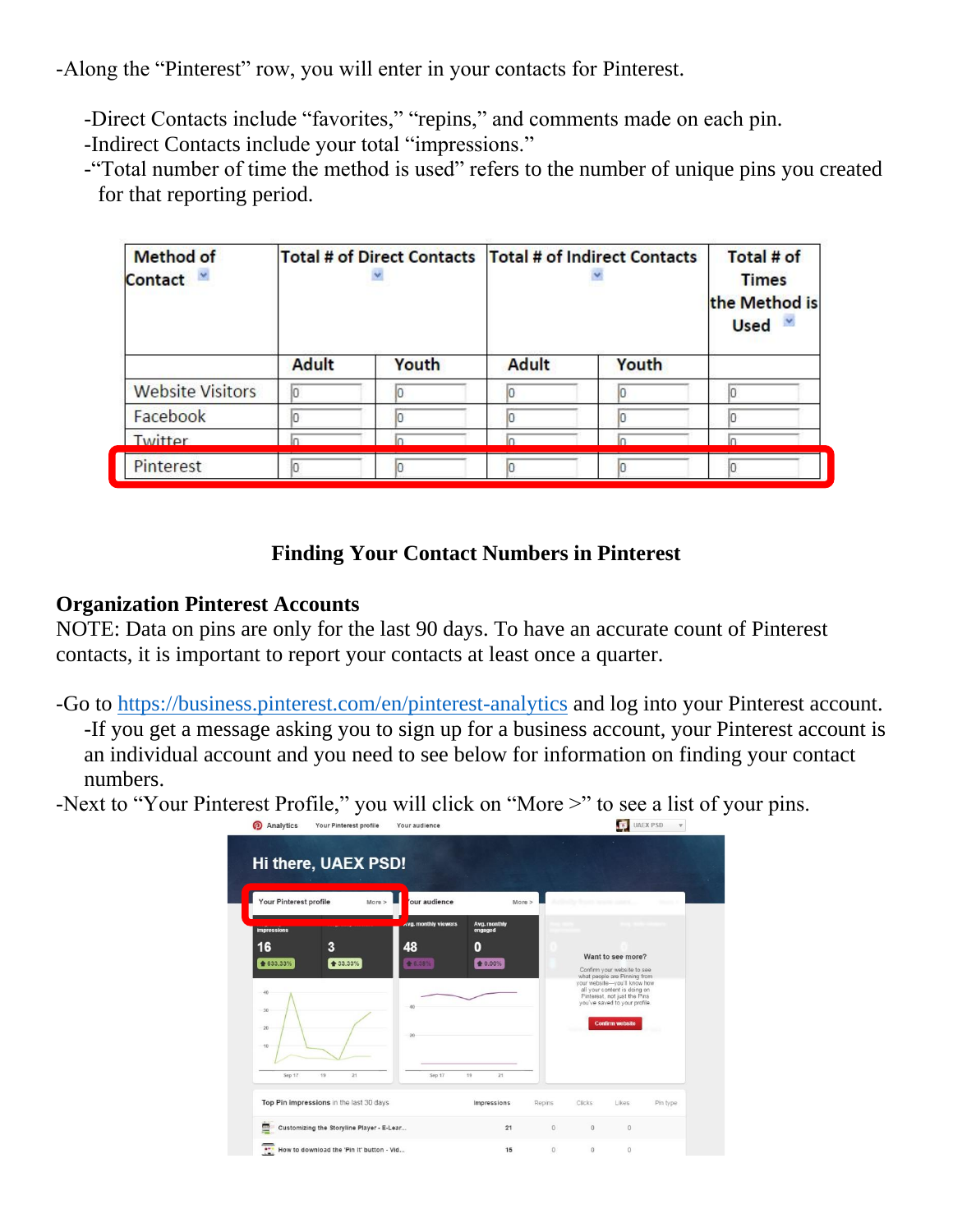Both your direct and indirect contacts will be listed in the table, as seen below. To see all your pins, you can click the "Show More" at the bottom of the table.

-The "impressions" numbers (circled in red) are your indirect contacts.

-The "clicks," "repins," and "likes" numbers (circled in green) are your direct contacts.

| Top Pin impressions from the last 30 days                  | Impressions    | <b>Clicks</b>  | Repins         | Likes          | in type |
|------------------------------------------------------------|----------------|----------------|----------------|----------------|---------|
| Customizing the Storyline Player - E-Lear<br>88.           | 21             | $\theta$       | $\mathbf 0$    | 0              |         |
| How to download the 'Pin It' button - Vid<br>$\frac{1}{2}$ | 15             | $\overline{0}$ | $\mathbf 0$    | $\circ$        |         |
| Storyline 2 - Slide Example - Building Bet                 | $\overline{7}$ | $\mathbf{0}$   | $\circ$        | $\mathbf{0}$   |         |
| Let learners explore with Storyline 2's co                 | $\overline{7}$ | 0              | $\mathbf{0}$   | $\circ$        |         |
| Adding Result Slides - E-Learning Heroe                    | $\overline{7}$ | $\theta$       | $\mathbf 0$    | 0              |         |
| Get Started Faster with New, Gorgeous I                    | 6              | $\mathbf 0$    | 0              | 0              |         |
| <b>Articulate's Website</b>                                | 6              | $\circ$        | $\mathbf{0}$   | $\mathbf{0}$   |         |
| Previewing Your Project - E-Learning Her                   | 6              | $\mathbf 0$    | $\overline{0}$ | $\overline{0}$ |         |
| How to group related content on a singl<br>Œ.              | 5              | $\mathbf 0$    | $\mathbb O$    | 0              |         |
| Pick One - E-Learning Heroes Illustrated                   | 5              | $\overline{0}$ | $\mathbf 0$    | 0              |         |
| Drag and Drop - E-Learning Heroes Illust                   | $\overline{4}$ | $\overline{0}$ | $\overline{0}$ | $\mathbf{0}$   |         |
| Hotspot - E-Learning Heroes Illustrated                    | 4              | 0              | $\mathbf{0}$   | $\circ$        |         |
| Controlling a Slide's Advance Behavior a                   | 4              | $\theta$       | 0              | 0              |         |
| Importing from Articulate Engage - E-Lea                   | 4              | $\mathbf 0$    | $\mathbf 0$    | 0              |         |
| Working with Variables - E-Learning Her                    |                | $\overline{0}$ | $\overline{0}$ | 0              |         |